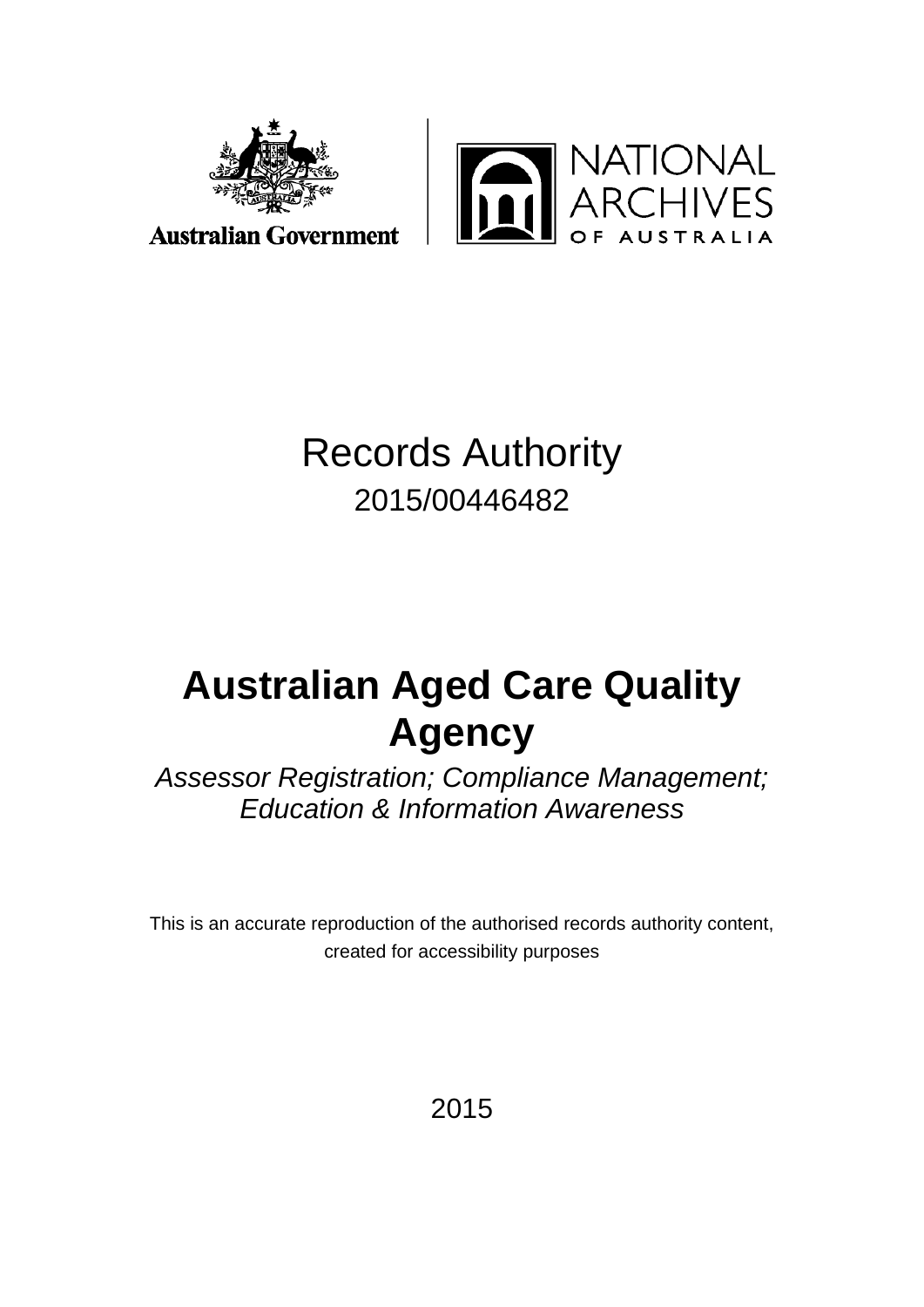# **CONTENTS**

|                                                              | 3  |
|--------------------------------------------------------------|----|
|                                                              | -3 |
|                                                              |    |
|                                                              |    |
|                                                              |    |
|                                                              |    |
| EDUCATION & INFORMATION AWARENESS __________________________ | 13 |

© Commonwealth of Australia 2015

This work is copyright. Apart from any use as permitted under the *Copyright Act 1968,* no part may be reproduced by any process without prior written permission from the National Archives of Australia. Requests and inquiries concerning reproduction and rights should be directed to the Publications Manager, National Archives of Australia, PO Box 7425, Canberra Business Centre ACT 2610, Australia.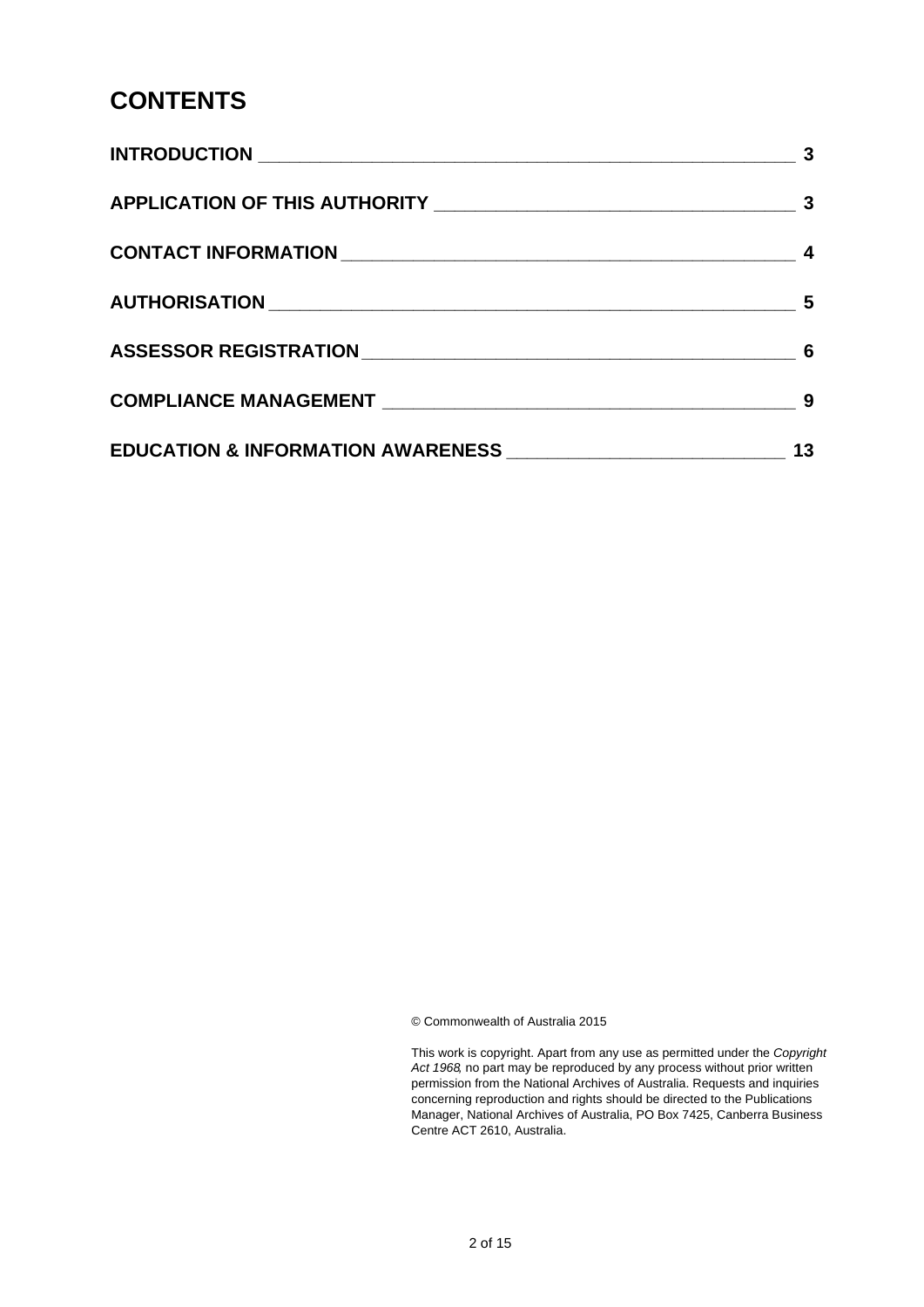### <span id="page-2-0"></span>**INTRODUCTION**

The Australian Aged Care Quality Agency (AACQA) and the National Archives of Australia have developed this Records Authority to set out the requirements for keeping or destroying records for the core business of Assessor Registration, Compliance Management, and Education and Information Awareness. It represents a significant commitment on behalf of AACQA to understand, create and manage the records of its activities.

This Authority is based on the identification and analysis of the business of AACQA. It takes into account the agency's legal and organisational records management requirements, and the interests of stakeholders, the agency and the National Archives of Australia.

The Authority sets out those records that need to be retained as national archives and specifies the minimum length of time that temporary records need to be kept. This Authority gives AACQA permission under the *Archives Act 1983*, for the destruction of the temporary records described after the minimum retention period has expired. Retention periods for these temporary records are based on: an assessment of business needs; broader organisational accountability requirements; and community expectations, and are approved by the National Archives of Australia on the basis of information provided by the agency.

As changes in circumstances may affect future records management requirements, the periodic review of this Authority is recommended. All amendments must be approved by the National Archives.

# <span id="page-2-1"></span>**APPLICATION OF THIS AUTHORITY**

- 1. This Authority is to be used to determine how long records must be kept. Records are matched to the relevant core business and records class in the Authority.
	- Where the minimum retention period has expired and the records are not needed for agency business they should be destroyed as authorised in this Authority.
	- Records that have not reached the minimum retention period must be kept until they do.
	- Records that are identified as Retain as National Archives (RNA) are to be transferred to the National Archives of Australia for preservation.
- 2. This Authority should be used in conjunction with general records authorities such as:
	- the Administrative Functions Disposal Authority (AFDA) and/or AFDA Express issued by the National Archives to cover business processes and records common to Australian Government agencies;
	- General Records Authority 24 Records Relating to Data Matching Exercises; and
	- General Records Authority 31 for source (including original) records that have been copied, converted or migrated.
- 3. The Normal Administrative Practice (NAP) provision of the *Archives Act 1983* gives agencies permission to destroy certain records without formal authorisation. This usually occurs where records are duplicated, facilitative or for short-term use only. NAP does not replace arrangements agreed to in this Authority but can be used as a tool to assist in identifying records for destruction together with an agency's Records Authority or Authorities, and with AFDA and AFDA Express. The National Archives recommends that agencies develop and implement a Normal Administrative Practice policy. Advice and guidance on destroying records as a normal administrative practice and on how to develop an agency NAP policy is available from the National Archives' website at **[www.naa.gov.au](http://www.naa.gov.au/)**.
- 4. Records that are reasonably likely to be needed as evidence in a current or future judicial proceeding or are subject to a request for access under the *Archives Act 1983,* the *Freedom of Information Act 1982* or any other relevant Act must not be destroyed until the action has been completed.
- 5. Records subject to a disposal freeze must not be destroyed until the freeze has been lifted. Further information about disposal freezes and whether they affect the application of this Authority is available from the National Archives website at **[www.naa.gov.au](http://www.naa.gov.au/)**.
- 6. Where the method of recording information changes (for example from a manual system to an electronic system, or when information is migrated from one system to a new system) this Authority can still be applied, providing the records document the same core business. The information must be accessible for the period of time prescribed in this Authority. The agency will need to maintain continuing access to the information, including digital information, for the periods prescribed in this records authority or until the information is transferred into the custody of the National Archives.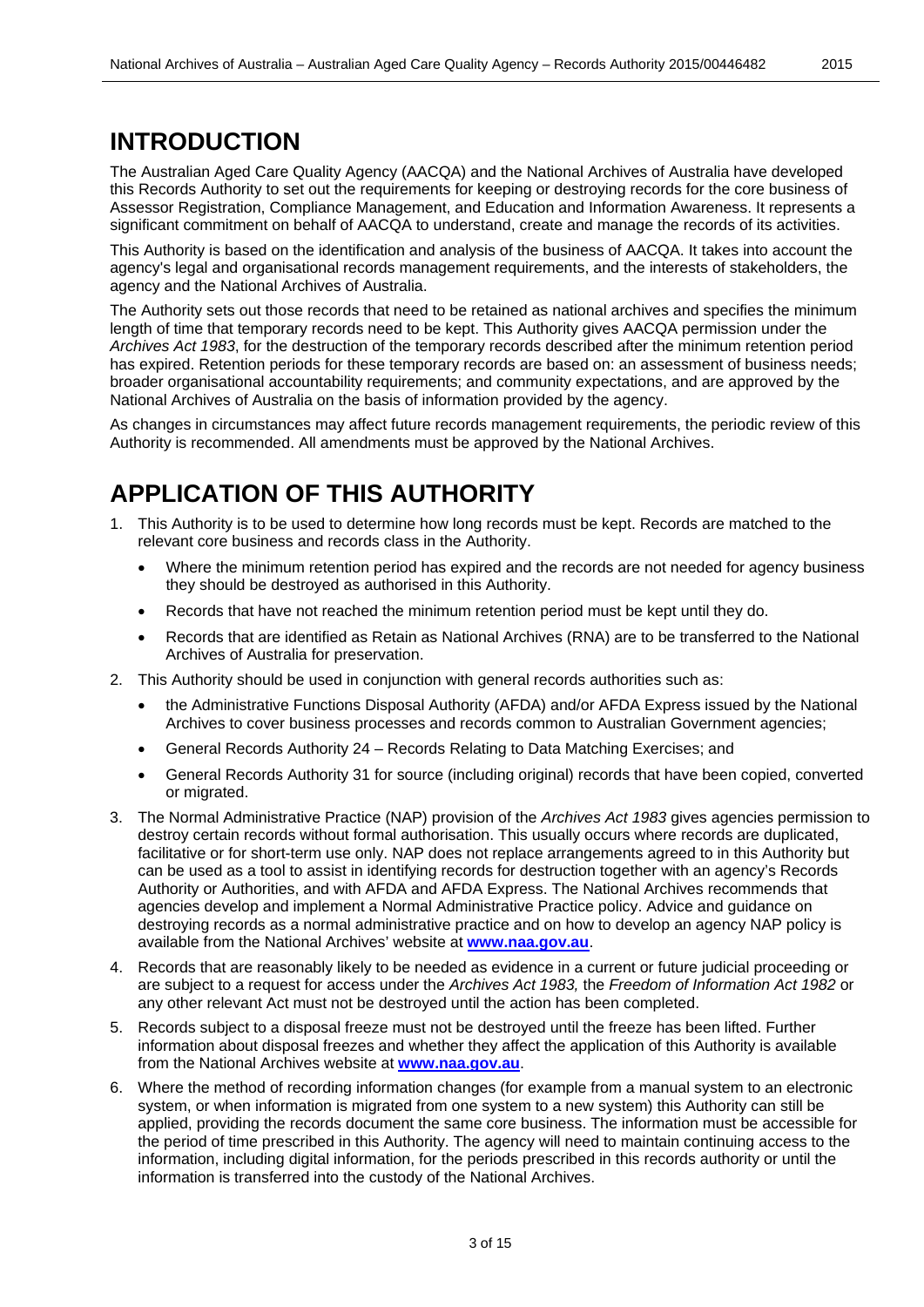- 7. In general, retention requirements indicate a minimum period for retention. AACQA may extend minimum retention periods if it considers that there is an administrative need to do so, without further reference to the National Archives. Where AACQA believes that its accountability will be substantially compromised because a retention period or periods are not adequate, it should contact the National Archives for review of the retention period.
- 8. Records coming within 'Retain as national archives' classes in this Authority have been determined to be part of the archival resources of the Commonwealth under Section 3C of the *Archives Act 1983*. The determination of Commonwealth records as archival resources of the Commonwealth obliges agencies to transfer the records to the National Archives when they cease to be current and, in any event, within 15 years of the records coming into existence, under Section 27 of the *Archives Act 1983*.
- 9. Records in the care of agencies should be appropriately stored, managed and preserved. Agencies need to meet this obligation to ensure that the records remain authentic and accessible over time. Under Section 31 of the *Archives Act 1983*, access arrangements are required for records that become available for public access including those records that remain in agency custody.
- 10. Appropriate arrangements should be made with the National Archives when records are to be transferred into custody. The National Archives accepts for transfer only those records designated as national archives.
- 11. Advice on how to use this Authority is available from AACQA's records manager. If there are problems with the application of the Authority that cannot be resolved, please contact the National Archives.

### <span id="page-3-0"></span>**CONTACT INFORMATION**

For assistance with this authority or for advice on other records management matters, please contact the National Archives' Agency Service Centre.

Queen Victoria Terrace Tel: (02) 6212 3610 Parkes ACT 2600 Fax: (02) 6212 3989 PO Box 7425 Email: **[recordkeeping@naa.gov.au](mailto:recordkeeping@naa.gov.au)** Canberra Business Centre ACT 2610 Website: **[www.naa.gov.au](http://www.naa.gov.au/)**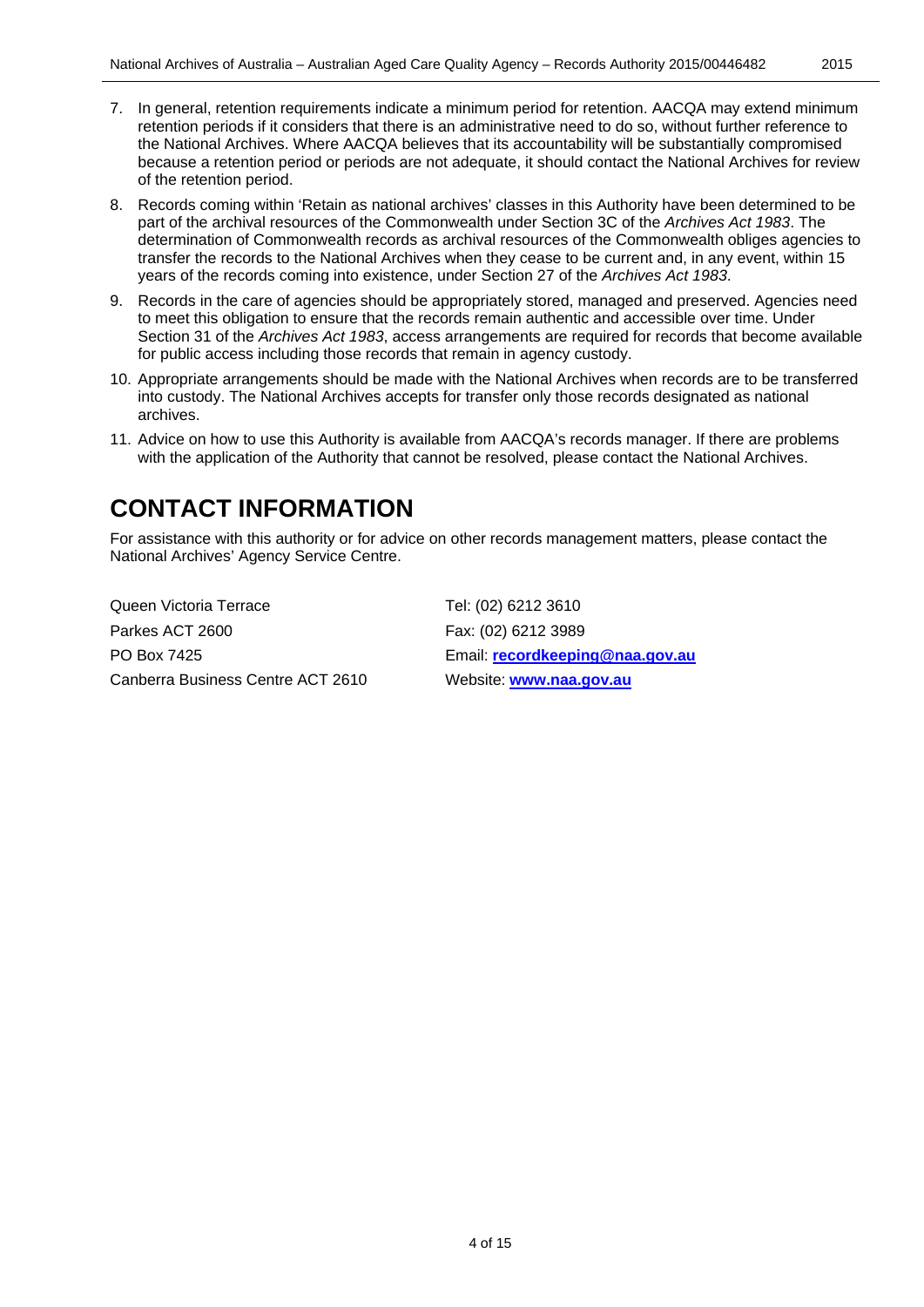### <span id="page-4-0"></span>**AUTHORISATION**

#### **RECORDS AUTHORITY 2015/00446482**

| Person to whom notice of<br>authorisation is given: | Mr Nick Ryan<br><b>Chief Executive Officer</b><br>Australian Aged Care Quality Agency<br>Level 9, 111 Phillip Street |
|-----------------------------------------------------|----------------------------------------------------------------------------------------------------------------------|
|                                                     | Parramatta NSW 2150                                                                                                  |

| <b>Purpose:</b>                | Authorises arrangements for the disposal of records in accordance with<br>Section 24(2)(b) of the Archives Act 1983.<br>Determines records classed as 'Retain as national archives' in this<br>Records Authority to be part of the archival resources of the<br>Commonwealth under Section 3C of the Archives Act 1983. |
|--------------------------------|-------------------------------------------------------------------------------------------------------------------------------------------------------------------------------------------------------------------------------------------------------------------------------------------------------------------------|
| <b>Application:</b>            | All core business records relating to Assessor Registration;<br>Compliance Management; and Education and Information Awareness.                                                                                                                                                                                         |
|                                |                                                                                                                                                                                                                                                                                                                         |
|                                | This authority gives permission for the destruction, retention or transfer to the National<br>Archives of Australia of the records described. This authority will apply only with the consent<br>of the agency currently responsible for the business documented in the records described.                              |
| Authorised by                  | Date of issue:                                                                                                                                                                                                                                                                                                          |
| David Fricker                  | 23 October 2015                                                                                                                                                                                                                                                                                                         |
| Director-General               |                                                                                                                                                                                                                                                                                                                         |
| National Archives of Australia |                                                                                                                                                                                                                                                                                                                         |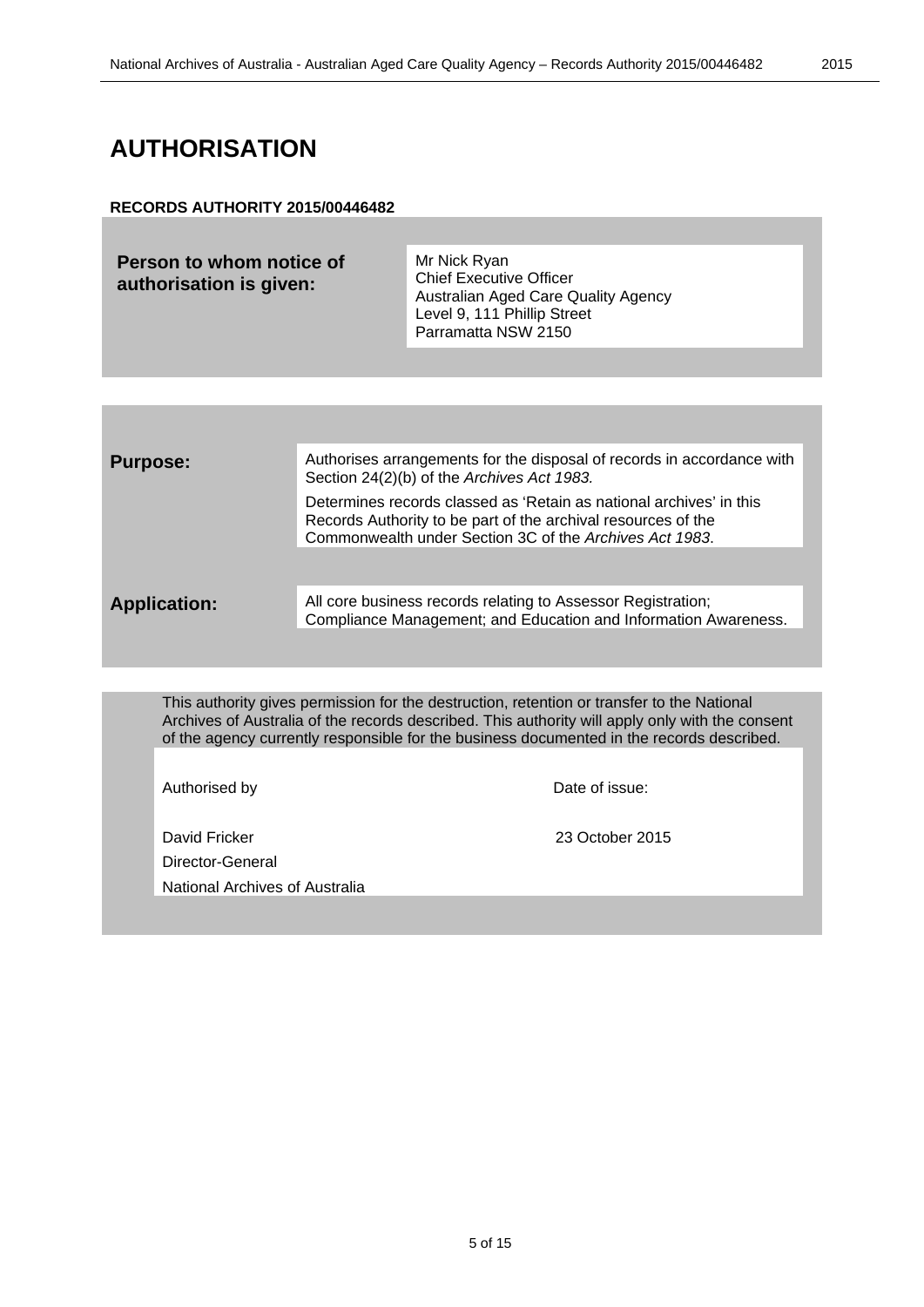# <span id="page-5-0"></span>**ASSESSOR REGISTRATION**

The core business of registering and re-registering quality assessors who are qualified and authorised to undertake quality assessment contacts and audits to support accreditation and review processes for residential aged care providers and home care providers, to ensure their compliance with relevant statutory obligations under aged care legislation and associated instruments (such as the Aged Care Principles 2013).

The **core activities** include:

- developing, implementing and reviewing policies, strategies, frameworks and procedures relating to the registration of quality assessors;
- receiving, processing and assessing applications for registration or re-registration of quality assessors, including reviewing evidence of professional development hours and audit experience gained as a quality assessor;
- convening interview panels to review quality assessor applicants, including conducting individual and group interviews;
- undertaking background checks for prospective quality assessors, including criminal record checks;
- developing and approving assessment guides and course examination content to support the quality assessor registration process;
- marking of training course examinations, including review and consolidation of applicant results;
- determining successful applicants;
- advising applicants of the outcome of the assessor registration process;
- obtaining signed code of conduct forms from registered quality assessors;
- providing individual summary feedback on prospective quality assessors;
- managing appeals and reviews of agency decisions; and
- managing and maintaining the register of approved quality assessors.
- The performance of the core business is supported by **general activities** such as:
- making administrative arrangements to support pre-hearing conferences and hearings;
- delegating powers and authorising actions;
- managing and participating in meetings;
- negotiating, establishing and implementing agreements and contracts;
- planning and reporting; and
- handling routine enquiries.

#### *Cross references to other areas of this records authority*

*For obtaining and maintaining organisational accreditation with relevant international quality standards bodies, use COMPLIANCE MANAGEMENT*

*For aged care quality training courses and professional development activities to support quality assessors achieve registration and re-registration, and for obtaining formal accreditation from international standards bodies to deliver these training courses, use EDUCATION & INFORMATION AWARENESS.*

*Cross references to AFDA Express Records Authority*

*For advice, briefs and submissions to the portfolio Minister, cabinet submissions and the organisation's participation in formal inquiries, use GOVERNMENT RELATIONS.*

*For development of new legislation and amendments to existing legislation, including amendments to the Quality Agency Standards, use GOVERNMENT RELATIONS and/or STRATEGIC MANAGEMENT.*

*For media releases, use COMMUNITY RELATIONS and/or GOVERNMENT RELATIONS.*

For the preparation of budget estimates, budget proposals and financial transactions, including the receipt of *payments for assessor registration and re-registration, use FINANCIAL MANAGEMENT.*

*For the management of ongoing, non-ongoing and casual quality assessors, use PERSONNEL.*

*For general, non-aged care quality related training and development activities for agency staff (including ongoing, non-ongoing and casual quality assessors), and induction programs for new agency staff, use STAFF DEVELOPMENT.*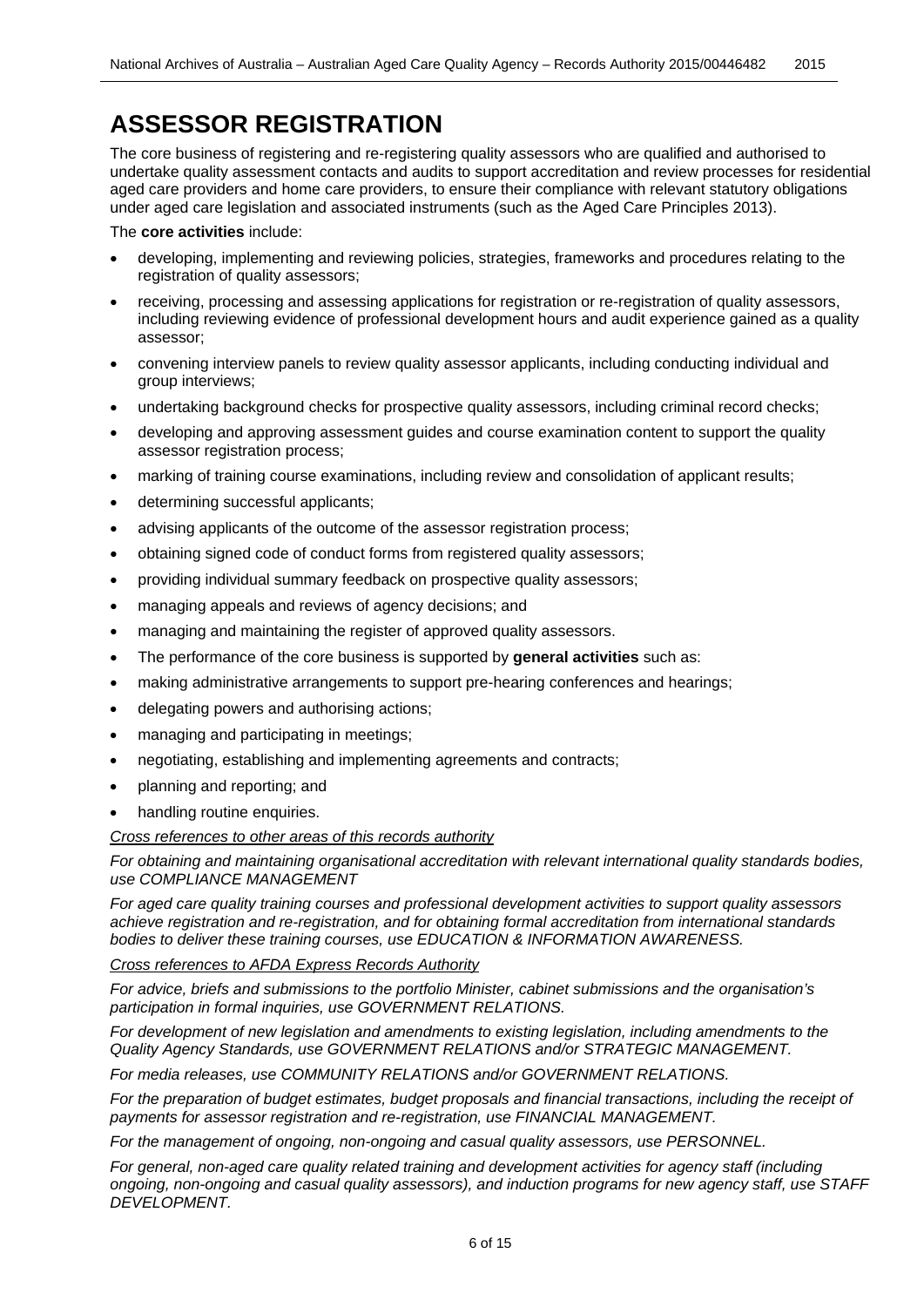*For the procurement of goods and services, including contracting training delivery providers and external quality assessors, and developing and maintaining the 'multi-user list', use PROCUREMENT.*

*For managing legal services, including providing legal advice and litigation activities, use LEGAL SERVICES.*

*Cross references to other records authorities*

*For advisory bodies that support the aged care quality accreditation regime, such as the Aged Care Quality Advisory Council, use ADVISORY BODIES.*

*For developing and executing contracts under seal or deeds, use CONTRACTS UNDER SEAL/DEEDS.*

| <b>Class no</b> | <b>Description of records</b>                                                                                                                                                                                                                                                                                                                                                                                  | <b>Disposal</b><br>action                        |
|-----------------|----------------------------------------------------------------------------------------------------------------------------------------------------------------------------------------------------------------------------------------------------------------------------------------------------------------------------------------------------------------------------------------------------------------|--------------------------------------------------|
| 61961           | The following significant records documenting:                                                                                                                                                                                                                                                                                                                                                                 | Retain as                                        |
|                 | developing, implementing and reviewing high-level policies, plans, strategies<br>and frameworks relating to the registration of quality assessors. Includes final<br>versions, policy statements, major drafts, stakeholder consultations and<br>supporting research;                                                                                                                                          | national<br>archives                             |
|                 | summary records consolidating information on quality assessors (eg register<br>of aged care quality assessors);                                                                                                                                                                                                                                                                                                |                                                  |
|                 | development of high-level reports. Includes final versions, major drafts,<br>stakeholder consultation and supporting research;                                                                                                                                                                                                                                                                                 |                                                  |
|                 | final versions of significant agreements and contracts and supporting<br>documents, that: relate to the establishment of major partnerships and<br>cooperative arrangements with other governments, agencies and<br>organisations; are controversial, of public interest; or have substantial<br>implications for the conduct of agency business. Includes Memorandums of<br>Understanding and joint ventures; |                                                  |
|                 | high-level reviews of the core business, including strategic and major internal<br>reviews. Includes final review reports, recommendations, submissions,<br>stakeholder consultations and supporting research; and                                                                                                                                                                                             |                                                  |
|                 | master versions of agency publications produced to support the core business<br>(eg Results and Processes Guide).                                                                                                                                                                                                                                                                                              |                                                  |
| 61962           | Records documenting:                                                                                                                                                                                                                                                                                                                                                                                           | 75 years after                                   |
|                 | registration/re-registration of ongoing, non-ongoing and casual quality<br>assessors. Includes:                                                                                                                                                                                                                                                                                                                | date of birth of<br>assessor or 7<br>years after |
|                 | application for registration/re-registration;                                                                                                                                                                                                                                                                                                                                                                  | last action,                                     |
|                 | assessment of application;                                                                                                                                                                                                                                                                                                                                                                                     | whichever is                                     |
|                 | evidence of professional development and audit experience;                                                                                                                                                                                                                                                                                                                                                     | later                                            |
|                 | final results of training course examinations;                                                                                                                                                                                                                                                                                                                                                                 |                                                  |
|                 | assessor applicants interviews, including panel comments/ recommendations<br>and feedback to applicants;                                                                                                                                                                                                                                                                                                       |                                                  |
|                 | signed assessor code of conduct;                                                                                                                                                                                                                                                                                                                                                                               |                                                  |
|                 | production of assessor identification/credentials; and                                                                                                                                                                                                                                                                                                                                                         |                                                  |
|                 | withdrawal of registration.                                                                                                                                                                                                                                                                                                                                                                                    |                                                  |
|                 | [For the consolidated employment history of ongoing, non-ongoing and casual<br>quality assessors, use PERSONNEL.                                                                                                                                                                                                                                                                                               |                                                  |
|                 | For records documenting registration/re-registration of external contract<br>quality assessors, use class 61964.]                                                                                                                                                                                                                                                                                              |                                                  |
| 61963           | Records documenting:                                                                                                                                                                                                                                                                                                                                                                                           | Destroy 3                                        |
|                 | national criminal history checks obtained to support the registration process<br>for external assessors.                                                                                                                                                                                                                                                                                                       | months after<br>receipt of                       |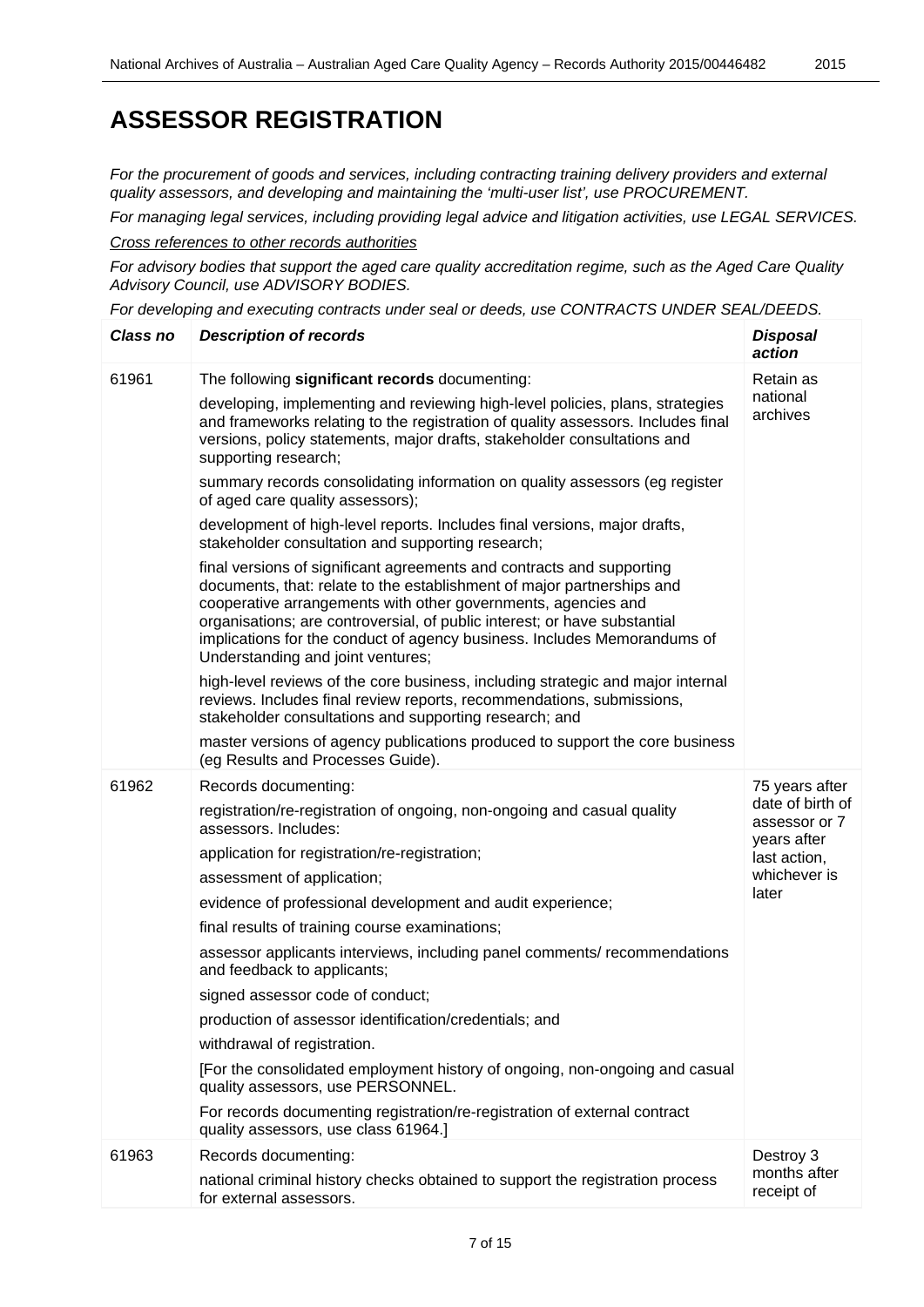# **ASSESSOR REGISTRATION**

| <b>Class no</b> | <b>Description of records</b>                                                                                                                                                                  | <b>Disposal</b><br>action                       |
|-----------------|------------------------------------------------------------------------------------------------------------------------------------------------------------------------------------------------|-------------------------------------------------|
|                 |                                                                                                                                                                                                | report                                          |
| 61964           | Records documenting:<br>routine operational administrative tasks supporting the core business; and<br>assessor registration activities, other than those covered in classes 61961 to<br>61963. | Destroy 7<br>years after<br>action<br>completed |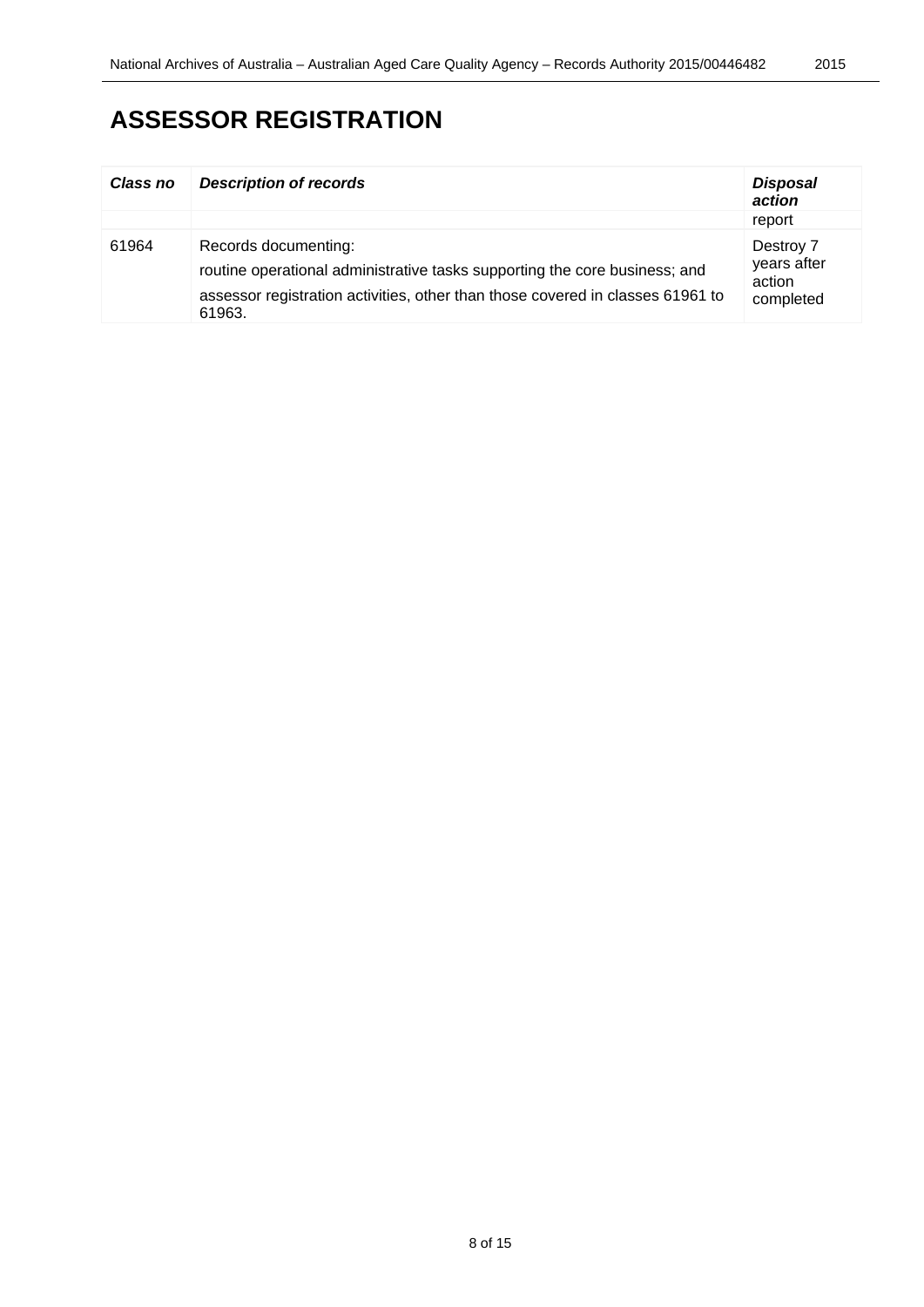<span id="page-8-0"></span>The core business of regulating and assuring the quality of Australia's aged care sector by assessing and accrediting aged care provider compliance with statutory obligations under aged care legislation and associated instruments (such as the Aged Care Principles 2013). Involves authorising the accreditation and reaccreditation of aged care facilities and administering the quality review process by conducting review assessments and audits to ensure continued compliance by providers of residential aged care or home care to the residents of aged care facilities.

The **core activities** include:

- developing, implementing and reviewing compliance management policies, procedures, programs, strategies and frameworks, including the industry accreditation quality assurance program;
- receiving, processing and assessing applications for accreditation and re-accreditation by aged care and home care service providers, including assessing providers commencing operations and issuing certificates of accreditation;
- developing and promoting self-assessment tools to support compliance management activities;
- issuing assignment requests to assessors and reviewers to perform assessments, audits and reviews;
- scheduling and arranging visits to conduct assessment contacts and audits, including unannounced visits and inspections of aged care facilities where serious risk has been identified;
- conducting assessment contacts, re-accreditation audits, review audits and quality reviews of aged care and home care providers, to assess performance of approved providers against applicable principles and standards;
- receiving and analysing statements, submissions and other evidence provided in support of an accreditation or re-accreditation application or a review audit or quality review;
- research and analysis undertaken to support accreditation and quality review processes;
- preparing, approving and issuing final audit reports to the approved provider or home care provider;
- liaising with stakeholders;
- providing notification to the portfolio department and the aged care provider of identified areas of serious risk to the health, safety and well-being of residents or failure to meet applicable standards;
- establishing, implementing and reviewing timetables for improvement for aged care providers, which detail the required improvements that an aged care provider must complete within a specified timeframe in order to rectify previously identified non-compliance with the accreditation standards or remove identified areas of serious risk to residents;
- monitoring aged care provider performance against the aged care accreditation standards, including monitoring continuous improvement and monitoring agency compliance with obligations outlined in timetables for improvement;
- varying and cancelling aged care provider accreditation, including revoking provider accreditation for noncompliance with the accreditation standards, and advising stakeholders of variations and cancellations;
- reconsiderations and reviews of agency decisions and appeals to higher authorities; and
- ensuring organisational adherence to international quality standards by obtaining and maintaining organisational accreditation with relevant international quality accrediting bodies.

The performance of the core business is supported by **general activities** such as:

- making administrative arrangements to support external quality assessors in conducting assessments, reviews and audits;
- receiving and providing advice;
- delegating powers and authorising actions;
- managing and participating in internal and external committees and meetings;
- negotiating, establishing and implementing agreements and contracts;
- planning, reporting and reviewing;
- handling complaints and routine enquiries; and
- identifying, assessing and managing risks.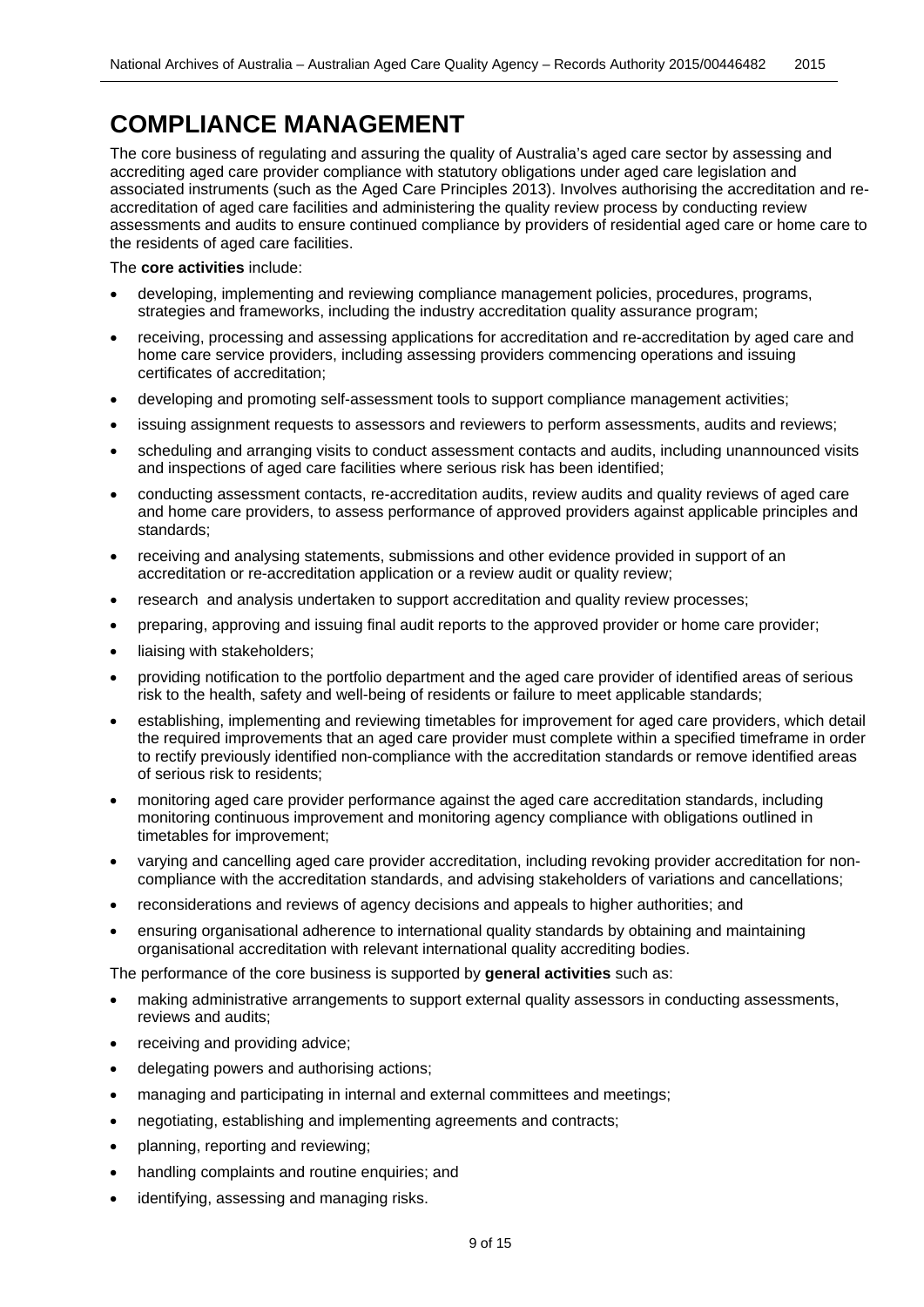*Cross references to other areas of this records authority*

*For the registration and re-registration of quality assessors, use ASSESSOR REGISTRATION.*

*For developing and delivery training courses to support compliance activities; arranging and hosting conferences, seminars and workshops; publishing newsletters and information sheets; and, the conferring of awards for excellence in the provision of quality aged care services, use EDUCATION & INFORMATION AWARENESS.*

*Cross references to AFDA Express Records Authority*

*For advice, briefs and submissions to the portfolio Minister, cabinet submissions and the organisation's participation in formal inquiries, use GOVERNMENT RELATIONS.*

*For development of new legislation and amendments to existing legislation, including amendments to the Quality Agency Standards, use GOVERNMENT RELATIONS and/or STRATEGIC MANAGEMENT.*

*For the restructuring of the agency following machinery of government changes, use ESTABLISHMENT.* 

*For media releases, use COMMUNITY RELATIONS and/or GOVERNMENT RELATIONS.*

*For the procurement of goods and services, including contracting external assessors and developing and maintaining the 'multi-user list', use PROCUREMENT.*

*For travel and accommodation arrangements made for employees in connection with compliance management activities, use PERSONNEL.*

*For publishing outcomes of accreditation, re-accreditation and review processes to inform the community, use PUBLICATION.*

*For managing legal services, including providing legal advice and litigation activities, use LEGAL SERVICES.*

*Cross references to other records authorities*

*For advisory bodies that support the aged care quality accreditation and assessment regime, such as the Aged Care Quality Advisory Council, use ADVISORY BODIES.*

*For records associated with establishing and winding-up entities and companies, such as winding-up the Aged Care Standards and Accreditation Agency Ltd, use ESTABLISHING & WINDING UP ENTITIES & COMPANIES.*

*For developing and executing contracts under seal or deeds, use CONTRACTS UNDER SEAL/DEEDS.*

| <b>Class no</b> | <b>Description of records</b>                                                                                                                                                                                                                                                                                                                                                                                                            | <b>Disposal</b><br>action         |
|-----------------|------------------------------------------------------------------------------------------------------------------------------------------------------------------------------------------------------------------------------------------------------------------------------------------------------------------------------------------------------------------------------------------------------------------------------------------|-----------------------------------|
| 61965           | The following significant records documenting:<br>developing, implementing and reviewing national and high-level<br>$\bullet$<br>compliance management policies, plans, strategies and frameworks.<br>Includes final versions, policy statements, major drafts, stakeholder<br>consultations and supporting research;                                                                                                                    | Retain as<br>national<br>archives |
|                 | developing national and high-level compliance programs and projects,<br>including the industry accreditation quality assurance program and the<br>quality review program (eg National Aboriginal and Torres Strait Islander<br>Flexible Aged Care Program);                                                                                                                                                                              |                                   |
|                 | providing and receiving high-level advice. Includes final versions of advice<br>$\bullet$<br>position papers, opinions and briefings;                                                                                                                                                                                                                                                                                                    |                                   |
|                 | high-level internal and external, including inter-governmental or inter-<br>$\bullet$<br>agency, committees, working groups and other bodies where the agency<br>provides the secretariat, is the Australian Government's main<br>representative, or plays a prominent or central role (eg National Case<br>Management Committee). Includes establishment documentation,<br>agenda, final version of minutes, reports and tabled papers; |                                   |
|                 | final versions of significant agreements and contracts and supporting<br>documents, that: relate to substantial agreements or the establishment of<br>partnerships or cooperative arrangements with other governments,                                                                                                                                                                                                                   |                                   |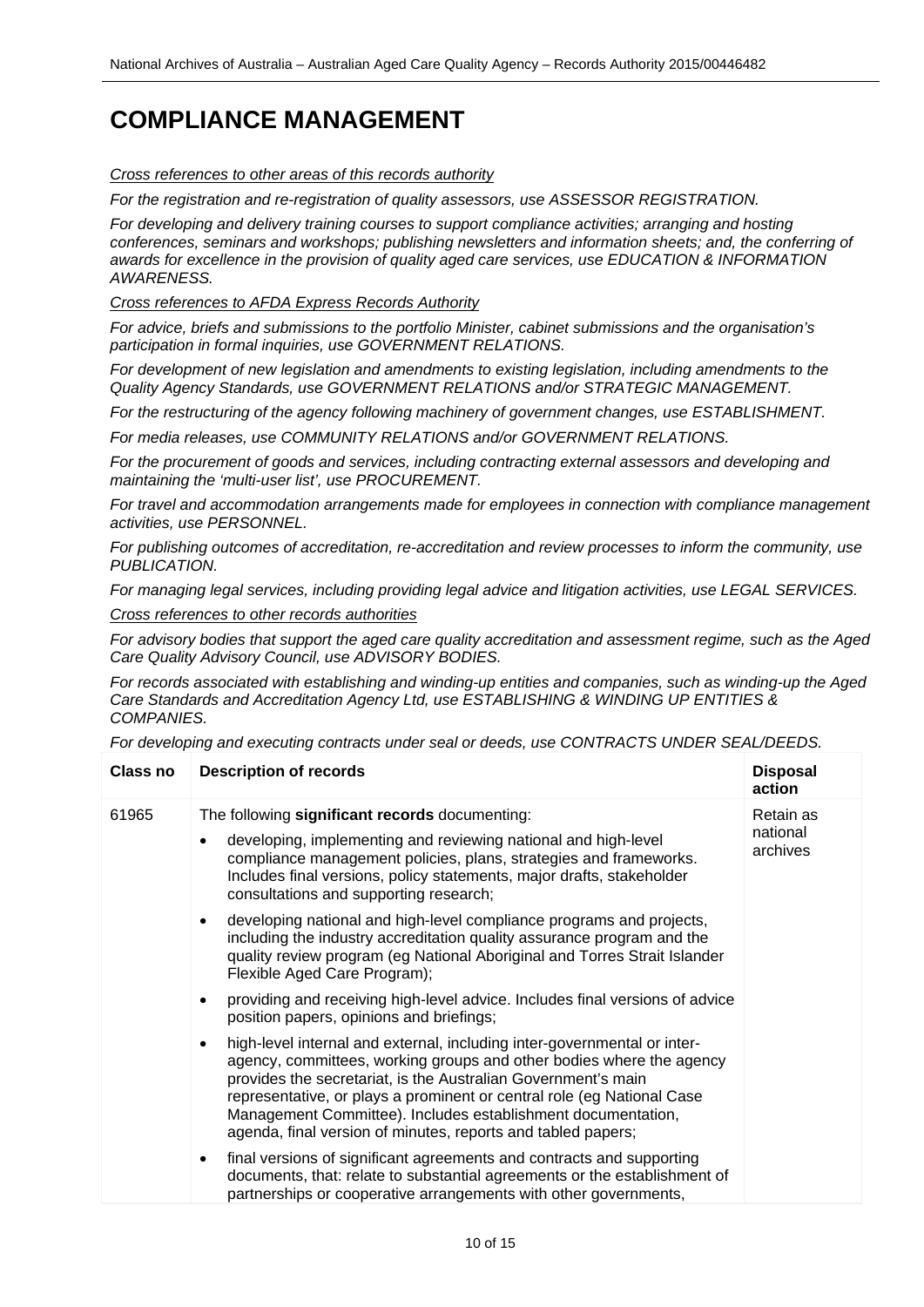| <b>Class no</b> | <b>Description of records</b>                                                                                                                                                                                                                                                                                                                                                                                                                                                                                                                                                                                                                                                                                                                                                                                       | <b>Disposal</b><br>action |
|-----------------|---------------------------------------------------------------------------------------------------------------------------------------------------------------------------------------------------------------------------------------------------------------------------------------------------------------------------------------------------------------------------------------------------------------------------------------------------------------------------------------------------------------------------------------------------------------------------------------------------------------------------------------------------------------------------------------------------------------------------------------------------------------------------------------------------------------------|---------------------------|
|                 | agencies and organisations; are controversial, of public interest or<br>ground-breaking in nature; or have substantial implications for the<br>conduct of agency business. Includes Memoranda of Understanding and<br>bilateral agreements;                                                                                                                                                                                                                                                                                                                                                                                                                                                                                                                                                                         |                           |
|                 | summary records consolidating information on the accreditation of<br>٠<br>approved aged care providers (eg register of accredited aged care<br>providers);                                                                                                                                                                                                                                                                                                                                                                                                                                                                                                                                                                                                                                                          |                           |
|                 | initial accreditation assessment of providers of residential aged care or<br>٠<br>home care (ie 'commencing home' application case records), where the<br>applicant is successful. Includes: application for accreditation, final<br>accreditation report, stakeholder consultation, submissions,<br>correspondence, assignment of assessors, continuous improvement<br>plans, timetables for improvement, notifications and certificate of<br>accreditation;                                                                                                                                                                                                                                                                                                                                                       |                           |
|                 | re-accreditation audits, review audits, assessment contacts and quality<br>٠<br>reviews of approved providers of residential aged care or home care to<br>the residents of aged care facilities (ie case records), that: are<br>controversial or of considerable public interest; ground-breaking or<br>precedent setting; identify serious risk or non-compliance with standards<br>resulting in closure of care providers; or result in substantial change to<br>agency policy, processes or operations or changes to legislation.<br>Includes final audit report, applications, submissions, notices, witness<br>statements, notes and other supporting evidence, self-assessment tool<br>outcomes, correspondence, expert reports, determinations, timetables for<br>improvement and appeals against decisions; |                           |
|                 | final versions of tools developed to support the core business, including<br>٠<br>quality standards self-assessment tools and monitoring and evaluation<br>tools (eg re-accreditation self-assessment tool);                                                                                                                                                                                                                                                                                                                                                                                                                                                                                                                                                                                                        |                           |
|                 | investigations and corrective actions relating to complaints received<br>$\bullet$<br>regarding the activities of quality assessors or the operations of the<br>agency (ie conduct case records) that: are controversial or of<br>considerable public interest; are precedent setting; or, result in substantial<br>change to agency policy, processes or operations or changes to<br>legislation. Includes registration of complaint, notifications, investigation<br>research and findings, investigation outcome and referrals to appropriate<br>external authorities;                                                                                                                                                                                                                                           |                           |
|                 | development of national and high-level reports, including major statistical<br>$\bullet$<br>reports. Includes final versions, major drafts, stakeholder consultation and<br>supporting research;                                                                                                                                                                                                                                                                                                                                                                                                                                                                                                                                                                                                                    |                           |
|                 | outcomes of major research and analysis undertaken or commissioned by<br>٠<br>the agency. Includes final research reports, statistical modelling and trend<br>analysis, and supporting research datasets and associated information;                                                                                                                                                                                                                                                                                                                                                                                                                                                                                                                                                                                |                           |
|                 | appeals or reviews of decisions (ie reconsiderations) made by the agency<br>٠<br>that: are precedent setting, controversial or of significant public interest;<br>or, result in major changes to agency policy or programs. Includes<br>appeals to higher authorities such as the Administrative Appeals Tribunal;                                                                                                                                                                                                                                                                                                                                                                                                                                                                                                  |                           |
|                 | submissions and other information provided in response to formal<br>$\bullet$<br>requests from the Coroner's Court, including information provided as<br>evidence; and                                                                                                                                                                                                                                                                                                                                                                                                                                                                                                                                                                                                                                              |                           |
|                 | high-level reviews of the core business, including national and sector-<br>wide reviews and major internal reviews. Includes final review reports,                                                                                                                                                                                                                                                                                                                                                                                                                                                                                                                                                                                                                                                                  |                           |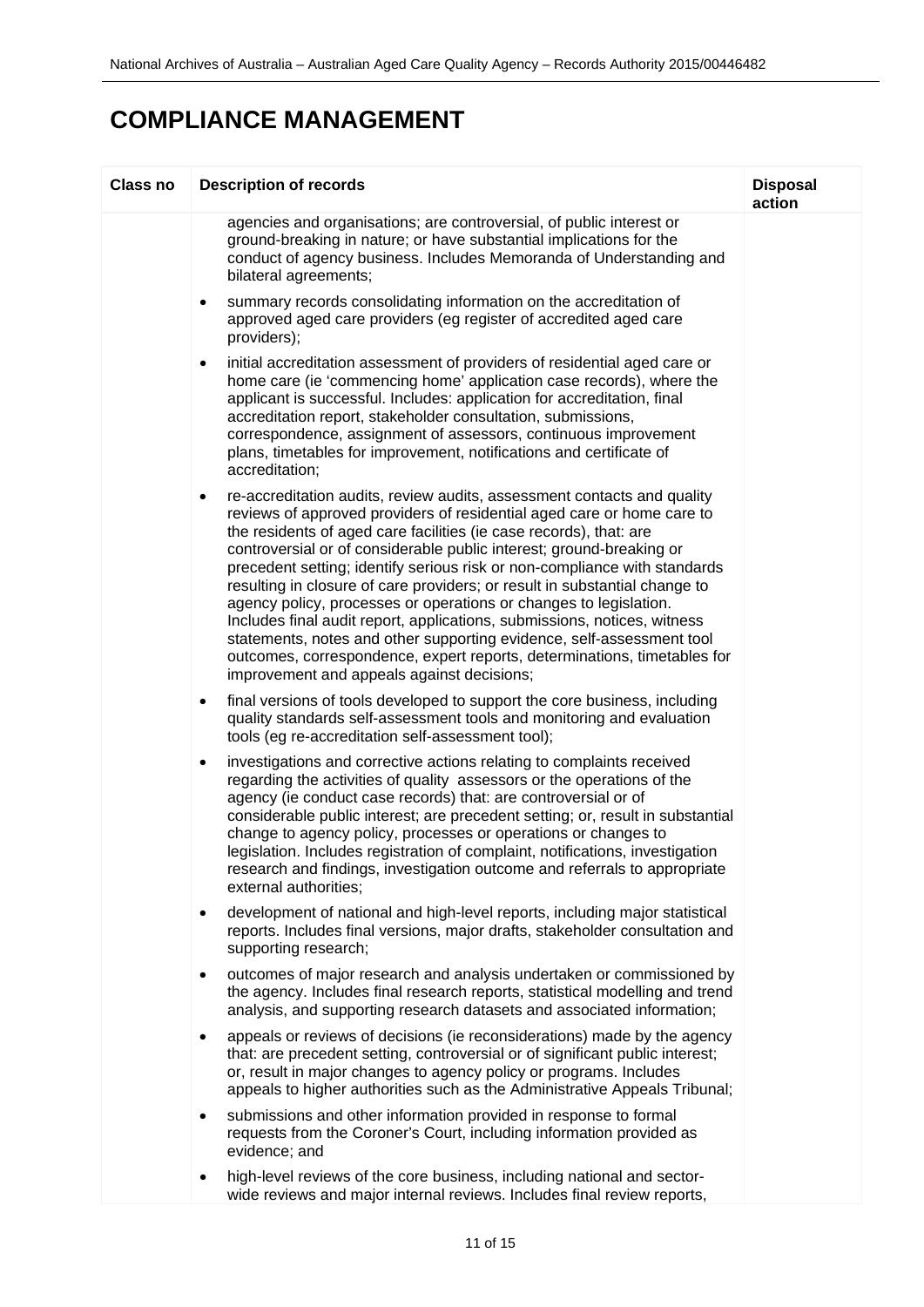| <b>Class no</b> | <b>Description of records</b>                                                                                                                                                                                             | <b>Disposal</b><br>action                        |
|-----------------|---------------------------------------------------------------------------------------------------------------------------------------------------------------------------------------------------------------------------|--------------------------------------------------|
|                 | recommendations, major drafts, submissions and supporting research.                                                                                                                                                       |                                                  |
| 61966           | Records documenting:<br>travel and accommodation arrangements made in relation to compliance<br>$\bullet$<br>management (eg site visits for external contract quality assessors).                                         | 3 years after<br>action<br>completed             |
| 61967           | Records documenting:<br>routine operational administrative tasks supporting the core business; and<br>$\bullet$<br>compliance management activities, other than those covered in classes<br>$\bullet$<br>61965 and 61966. | Destroy 10<br>years after<br>action<br>completed |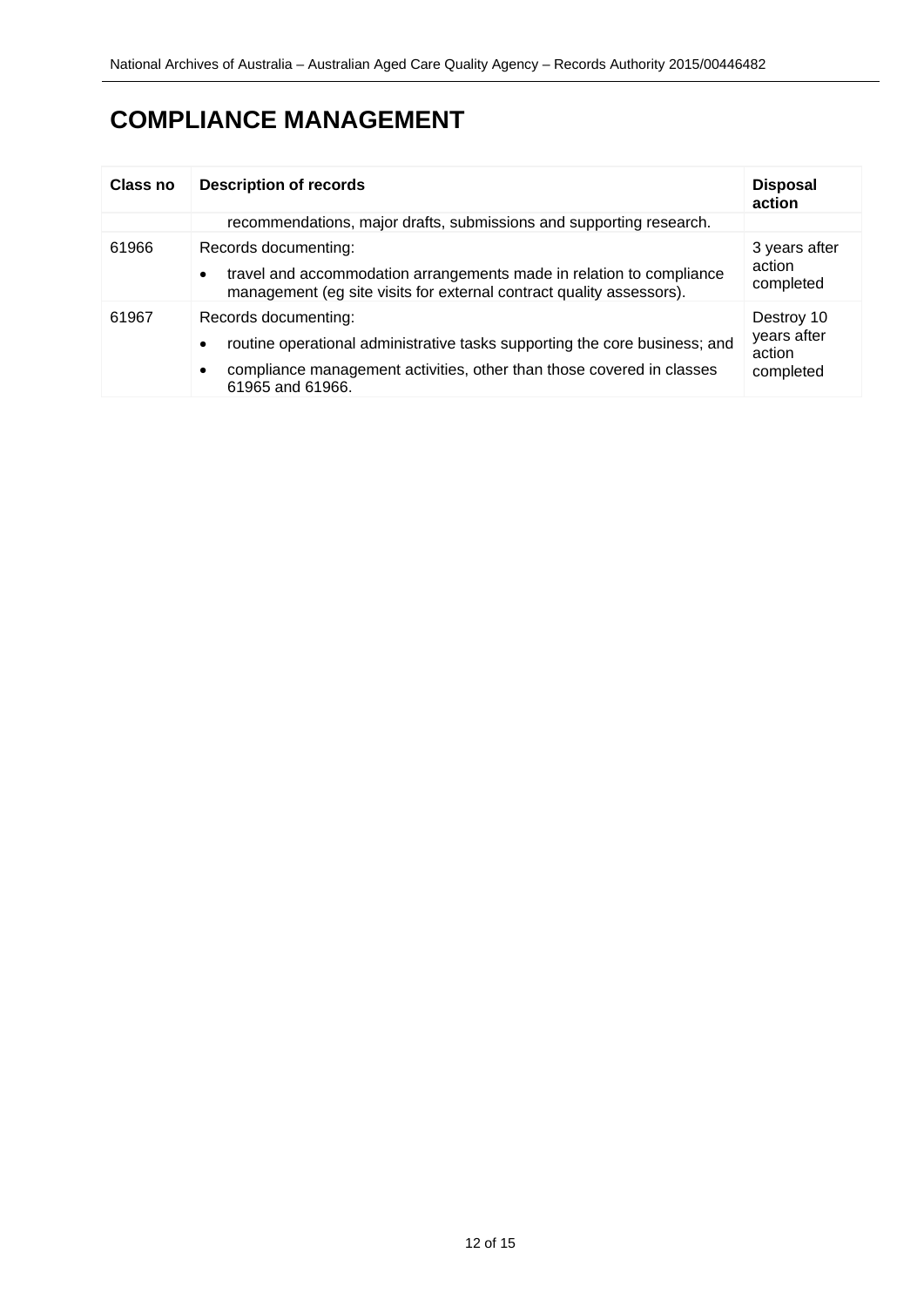## <span id="page-12-0"></span>**EDUCATION & INFORMATION AWARENESS**

The core business of developing and delivering industry education and information awareness programs to residential aged care providers and home care providers to improve the quality of care for residents of aged care facilities and recipients of home care services. Includes promoting high-quality care, innovation in quality management and supporting a culture of continuous improvement amongst care providers.

The **core activities** include:

- developing, implementing and reviewing industry education and information awareness policies, programs, procedures, plans, strategies and frameworks. Includes developing an annual schedule of education and information awareness events;
- developing, approving and delivering industry education and information awareness events, such as training courses, conferences, seminars, workshops and in-house sessions, including developing event content;
- receiving and processing event registrations from educational event participants;
- developing industry education and information awareness tools and publications;
- negotiating, establishing and implementing agreements and contracts;
- ensuring training programs meet applicable quality standards by obtaining and maintaining accreditation with relevant international quality accrediting bodies;
- developing and implementing marketing and promotional campaigns, including advertising and promoting education and information awareness events;
- receiving and analysing post-education event feedback, such as conference and seminar feedback surveys;
- undertaking monitoring and surveillance of the aged care industry;
- undertaking research and analysis;
- liaising with stakeholders;
- preparing and presenting speeches; and
- conferring awards for excellence in the provision of quality residential or home care aged care services.

The performance of the core business is supported by **general activities** such as:

- making administrative arrangements to support education and information awareness events, including venue hire and travel arrangements;
- managing and participating in internal and external committees and meetings;
- delegating powers and authorising actions;
- reporting, reviewing and evaluating;
- handling routine enquiries; and
- identifying, assessing and managing risks.

*Cross references to other areas of this records authority*

*For activities involving the exercise of the agency's investigative and enforcement powers, use COMPLIANCE MANAGEMENT.*

*For marking examinations and making assessments on the performance of participants attending education events and training activities to fulfil quality assessor registration and re-registration requirements, use ASSESSOR REGISTRATION.*

*Cross references to AFDA Express Records Authority*

*For advice, briefs and submissions to the portfolio Minister, cabinet submissions and the organisation's participation in formal inquiries, use GOVERNMENT RELATIONS.*

*For development of new legislation and amendments to existing legislation, including amendments to the Quality Agency Standards, use GOVERNMENT RELATIONS and/or STRATEGIC MANAGEMENT.*

*For media releases, use COMMUNITY RELATIONS and/or GOVERNMENT RELATIONS.*

For the preparation of budget estimates, budget proposals and financial transactions, including the receipt of *payments for training courses, use FINANCIAL MANAGEMENT.*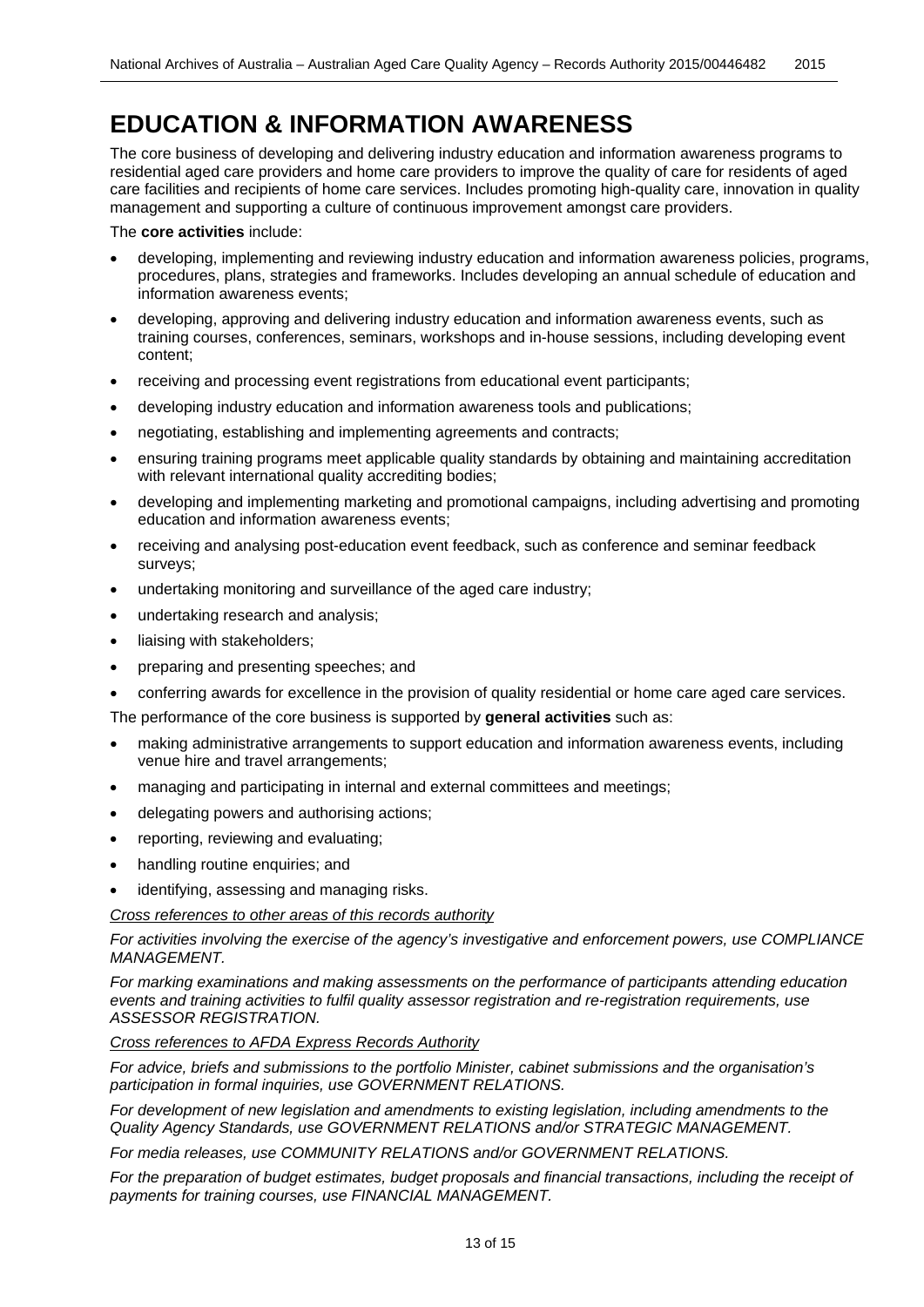### **EDUCATION & INFORMATION AWARENESS**

*For staff attending education and information awareness events hosted by the agency, including training courses, seminars, conferences and workshops, use STAFF DEVELOPMENT.*

*For the procurement of goods and services, including transcription services and contracting training delivery providers, use PROCUREMENT.*

*Cross references to other records authorities*

*For advisory bodies that support the aged care quality accreditation regime, such as the Aged Care Quality Advisory Council, use ADVISORY BODIES.*

*For developing and executing contracts under seal or deeds, use CONTRACTS UNDER SEAL/DEEDS.*

| <b>Class no</b> | <b>Description of records</b>                                                                                                                                                                                                                                                                                                                                                                                                                                                                | <b>Disposal</b><br>action |
|-----------------|----------------------------------------------------------------------------------------------------------------------------------------------------------------------------------------------------------------------------------------------------------------------------------------------------------------------------------------------------------------------------------------------------------------------------------------------------------------------------------------------|---------------------------|
| 61968           | The following significant records documenting:                                                                                                                                                                                                                                                                                                                                                                                                                                               | Retain as                 |
|                 | developing, implementing and reviewing high-level education and<br>$\bullet$<br>information awareness policies, plans, strategies and frameworks.<br>Includes final versions, policy statements, major drafts, stakeholder<br>consultations and supporting research;                                                                                                                                                                                                                         | national<br>archives      |
|                 | master set of education program training course content and associated<br>$\bullet$<br>materials, including videos, guides and better practice examples. Includes<br>final versions of content developed for care provider training programs<br>and courses (eg Qhome, QUEST, Understanding Accreditation) and<br>content of quality assessor training courses (eg 'Assessor 5-day course'),<br>flexible learning packages, and online training modules;                                     |                           |
|                 | developing major marketing, branding and educational campaigns that<br>$\bullet$<br>support education and information awareness policies, programs and<br>products. Includes final versions of marketing and educational material<br>(eg print, radio and television advertisements) and supporting<br>documentation;                                                                                                                                                                        |                           |
|                 | high-level internal and external committees, working groups and other<br>$\bullet$<br>bodies where the agency provides the secretariat, is the Australian<br>Government's main representative, or plays a prominent or central role.<br>Includes establishment documentation, agenda, final version of minutes,<br>reports and tabled papers;                                                                                                                                                |                           |
|                 | final versions of significant agreements and contracts and supporting<br>$\bullet$<br>documents, that: relate to substantial funding agreements or the<br>establishment of major partnerships or cooperative arrangements with<br>other governments, agencies and organisations; are controversial, of<br>public interest or ground-breaking in nature; or result in major changes to<br>agency policies or programs. Includes Memorandums of Understanding<br>and joint venture agreements; |                           |
|                 | development of high-level reports. Includes final versions, major drafts,<br>$\bullet$<br>stakeholder consultation and supporting research;                                                                                                                                                                                                                                                                                                                                                  |                           |
|                 | outcomes of major research and analysis undertaken or commissioned by<br>$\bullet$<br>the agency. Includes final research reports, statistical modelling and trend<br>analysis, and supporting research datasets and associated information;                                                                                                                                                                                                                                                 |                           |
|                 | high-level reviews of the core business, including strategic and major<br>internal reviews. Includes final review reports, recommendations,<br>submissions, stakeholder consultations and supporting research;                                                                                                                                                                                                                                                                               |                           |
|                 | final versions of unpublished proceedings, reports, presentations and<br>٠<br>papers from conferences, seminars and workshops hosted by the agency<br>(eg Better Practice Conferences);                                                                                                                                                                                                                                                                                                      |                           |
|                 | ceremonies for conferring national awards for excellence in the provision<br>of quality aged care services (eg Better Practice Awards). Includes                                                                                                                                                                                                                                                                                                                                             |                           |